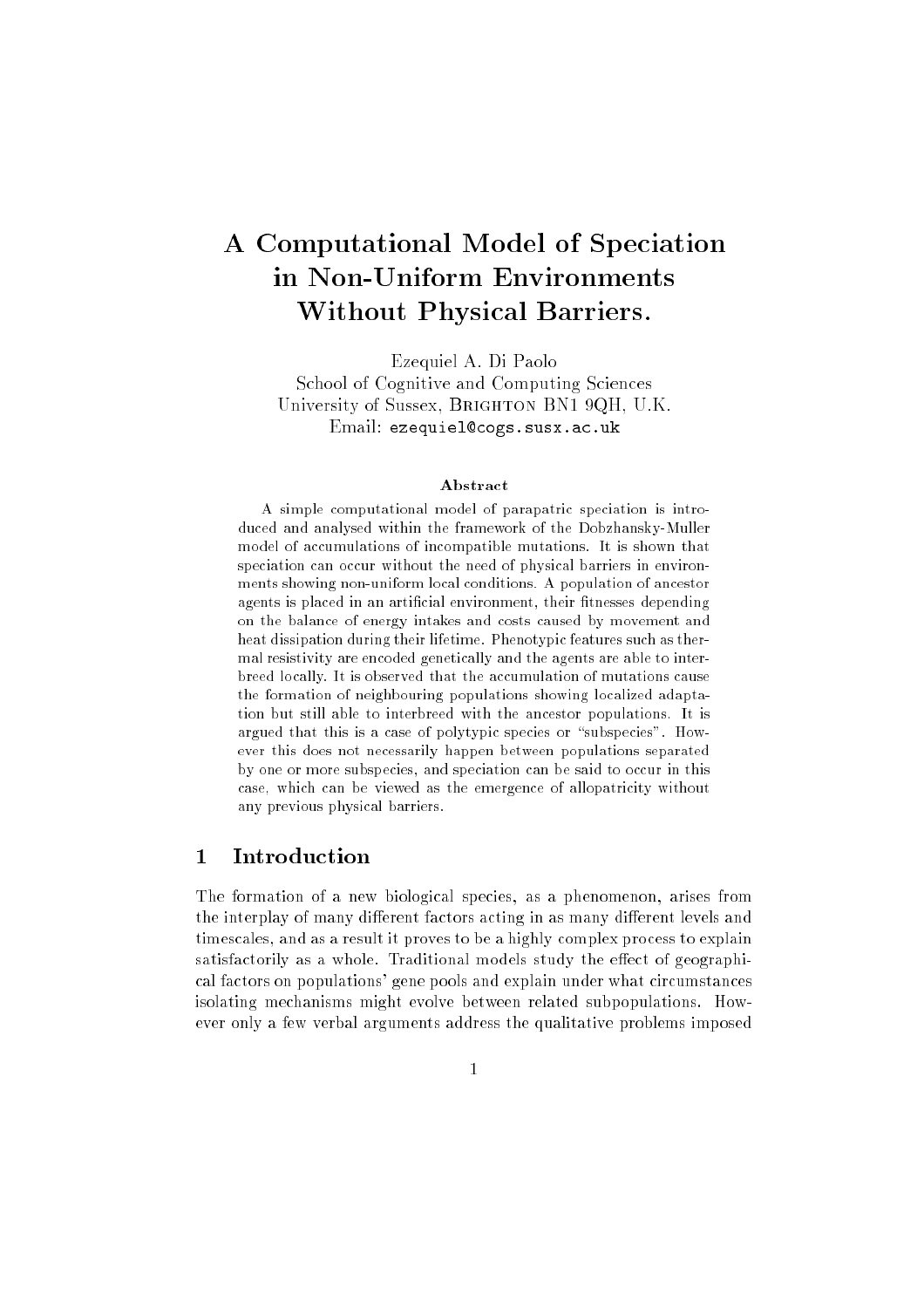by the effects of population dynamics, ecological factors, and localized interactions between the individuals and the environment. This fact suggests that explanations focusing only on certain dimensions of the process will in general fail to grasp completely its complex dynamics.

The purpose of the computational model presented here is precisely to try to capture some of the emergent features of speciation that are missed for this reason by purely analytical/stochastic models and verbal arguments. These usually try to describe the speciation process at a population level. By means of computer simulations many features can be modelled at a lower level (in this case at the level of the individual) and effects at the collective level can be expected as a result.

Computational models of this kind have many advantages, not the least important of which are their flexibility and their capability of expanding the range of questions that can be explored; questions that are very hard to answer by more traditional analytical means. Such questions include the effect of environmental variations in space and time and the effect of the distribution of resources.

However it is unreasonable to expect purely computational models to replace other kinds of explanations due to the difficulty (or even impossibility) of translating all the relevant features of the natural world into a computer program. It is the hope of the people working with these kinds of model to be able to support and extend existing arguments not fully supported by the existing empirical observations, possibly by adding qualitative considerations arising from an approximation to the dynamics of the real case.

#### $\overline{2}$ Modes of Speciation

In biological research a species is traditionally defined as a "group of  $actu$ ally or potentially interbreeding populations which are reproductively isolated from other such groups" (Mayr, 1963). In other words a biological species can be characterized by the genetic differences that prevent genetic flow to and from another species. Despite its objectivity the use of this definition can meet several practical problems as discussed by Barton (Barton, 1988), and in general morphological features are used to make distinctions between species, although it is possible for two organisms to be morphologically very similar and yet be unable to exchange genes. However, when it comes to understanding the mechanisms by which two populations sharing a common ancestor become reproductively incompatible, the biological species defini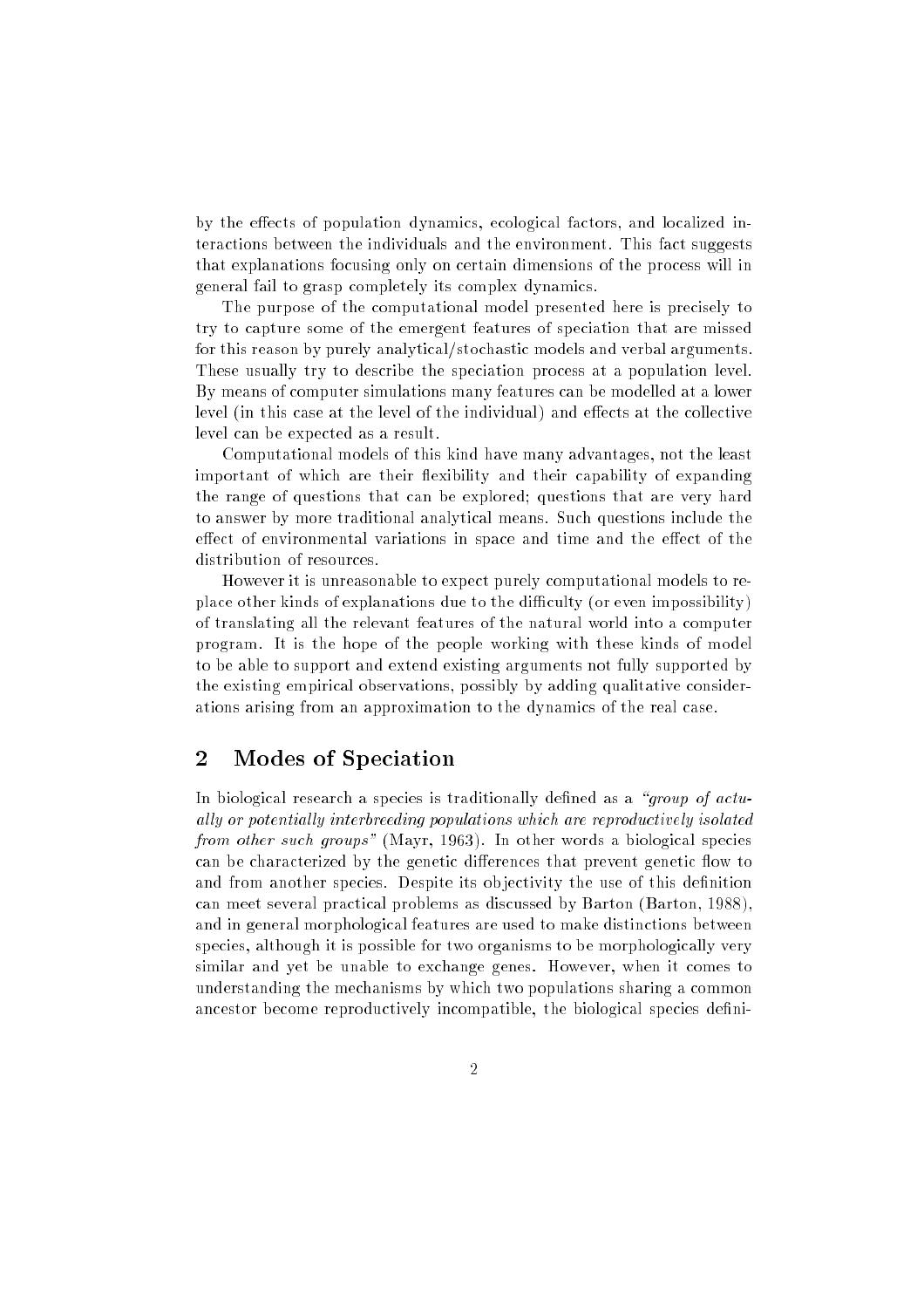tion provides an ob jective ground.

The problem of speciation is interesting because it is counter-intuitive to think of populations moving from one adaptive peak to another without passing through a valley of low fitness and being eliminated by natural selection. However if the gene flow between two populations of a given species is somehow diminished or interrupted for a sufficiently long time, then both populations may be able to accumulate a certain number of nonmaladaptive but incompatible mutations. This is known as the Dobzhansky-Muller model of speciation (Dobzhansky, 1936, 1951; Muller, 1962; Orr, 1995). According to this model when two populations starting with identical genotypes at certain loci (aa,bb) become isolated (the simplest case is with two allopatric populations, i.e. geographically isolated), an A mutation may appear in one of them and be fixed, that is to say that Aabb and AAbb genotypes are viable, and also a B mutation may appear and remain fixed in the other population. Then, although, Aabb, AAbb, aaBb and aaBB genotypes may be perfectly viable and fertile, the A and B alleles may produce a deleterious effect together in the same genotype, resulting in hybrid inviability or infertility (Orr, 1995).

Of course this does not has to happen, but as shown by Orr when more loci are substituted the interactions become more complicated and the probability of incompatibility increases faster than linearly with this number. Incompatibilities are more likely to happen between substituted and "untested" alleles.

As mentioned above, the simplest isolating mechanism, is when the two populations are allopatric. This usually happens when some kind of geographical accident (a river, a mountain, an island, etc.) acts as a barrier between populations of a given species. In this case gene flow is physically interrupted as it is impossible or highly unlikely for individual members to cross the barrier. Depending on the relative sizes of the isolated populations it is possible to identify two extremes in allopatric speciation: when the populations are large and similar in size (the dumbbell model) and when a strong disparity exists in population numbers. The unbalanced genetic pool in the "founder" population in the latter case provokes many interesting effects leading to rapid speciation, also called peripatric speciation (Mayr, 1954).

It is still possible, however, for speciation to occur even if a certain level of gene flow is allowed to exist between populations, thus relaxing the assumption of purely allopatric populations. A species that is continuously distributed in a large habitat may be faced with different selection pressures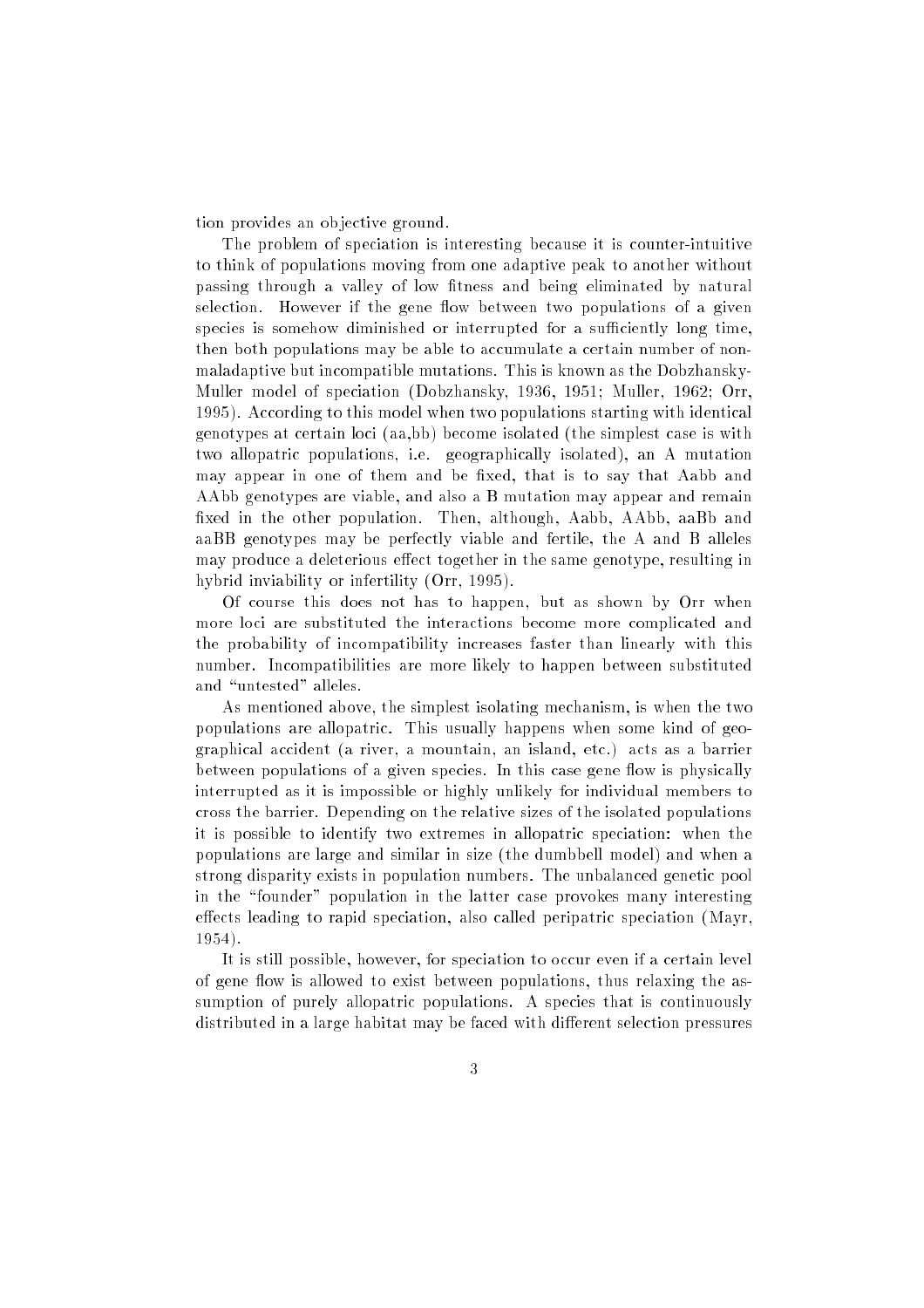in different regions of this habitat, thus favouring localized selection and providing a mechanisms for (at least partial) reproductive isolation. This is mainly due to the low fitness of individuals moving out of their local environment. This case is known as parapatric speciation. Whether this is not allopatric in a general sense is a semantic issue. However, some people remain doubtful about how many of the supposedly parapatric speciation cases observed in nature are not the result of previous isolation of populations that expanded their ranges later in evolutionary history (see Mayr, 1988).

Non-geographical types of speciation, with unimpaired gene flow in a randomly mating population, are also possible although they require new explanations other than those presented by the model of accumulation of incompatible mutations. This kind of (sympatric) speciation will not be contemplated in the present work.

Even if speciation does not happen, the mechanism of accumulated mutations is sufficient to explain the occurrence of populations (allopatric or distributed over qualitatively different continuous regions) characterized by a genetic continuity, and at the same time showing evidence of local adaptations. This is the concept of a polytypic species (Mayr, 1963, 1988; Dobzhansky, 1951), sometimes also called *Rassenkreis*. In this case, although reproductive isolation between "neighbouring" populations has not been established, gene flow is largely prevented between distant populations which may then become sufficiently separated (genetically) and reproductively incompatible.

The effects and mechanisms described above are fairly complicated to model and describe in analytical ways, and this is the motive for working with a computational model which, although simple, is able to capture many of their dynamic interactions and emergent properties.

### 3 The Model

The design of a computational model as a tool for investigating the dynamics of the speciation process should be based both on general simple assumptions about the world and on its potential flexibility for experimentation. It is not our intention to emulate specific details but, as with most models in scientic research, to capture the essential components relevant to the phenomena being modelled in order to obtain non-obvious results. As such, many features of the natural world, such as the conservation of energy and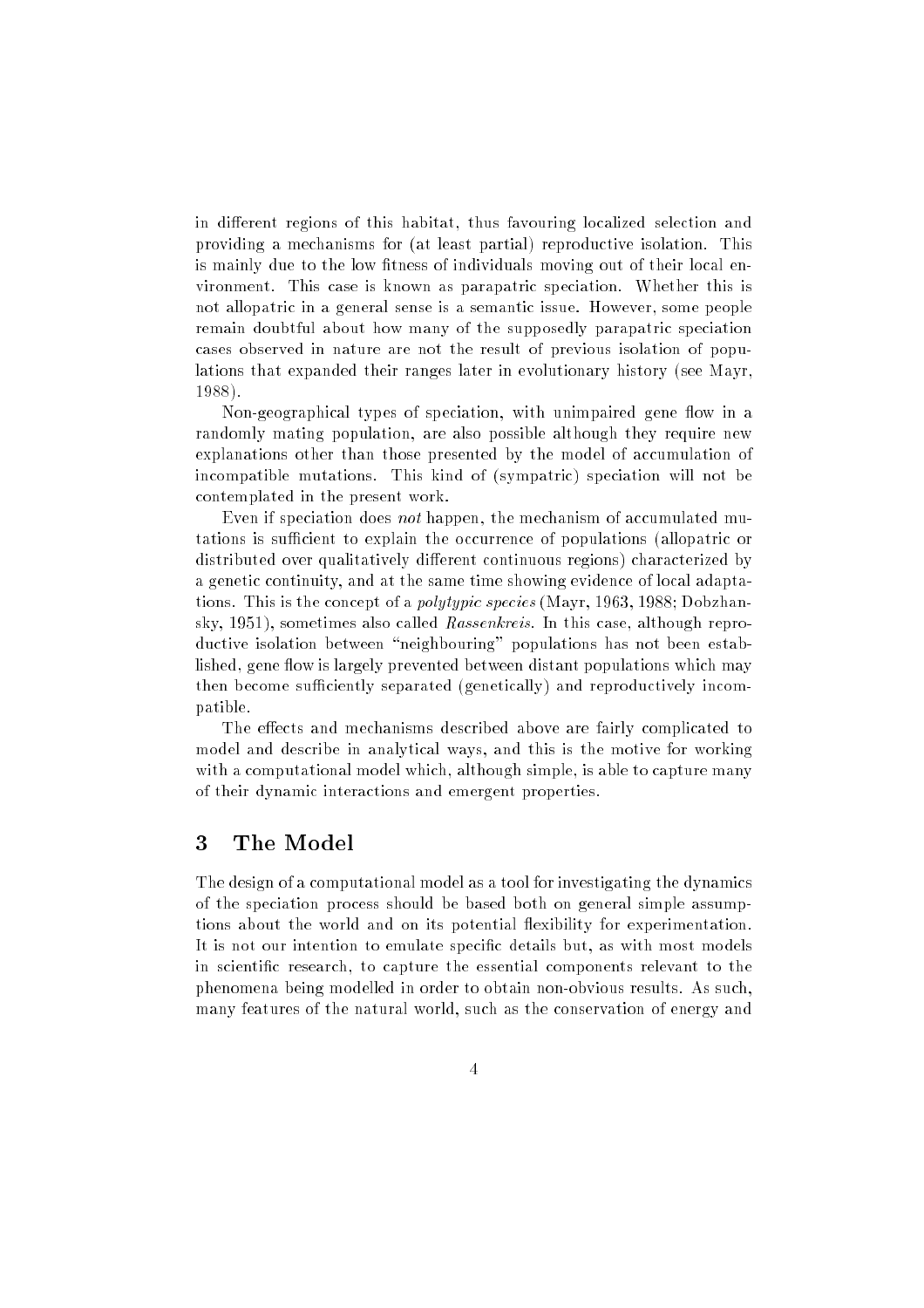

Figure 1: Cylindrical geometry of the environment.

the second law of thermodynamics, have been respected, while other features such as genetic encoding and agent behavior have been simplied for the sake of clarity in the analysis of the results. These are, of course, working assumptions, and no claim is made about their ultimate relevance in the process of speciation. One of the advantages of a computational model of this kind, as discussed later, is the flexibility in the relaxation of assumptions in order to expand it and compare new results with previous ones.

#### 3.1 The Environment

In this model a population of agents "live", "reproduce" and "die" in an articial environment. As the intention is to study general cases of speciation and not allopatric speciation in particular; much thought was given to the design of an environment in which cases of parapatric speciation are allowed. The environment can be described as a grid of 2-D cylindrical geometry with a much larger dimension in the aperiodic coordinate (y) than in the periodic one  $(x)$ , as shown in Figure 1. Both dimension are much larger still than the agent's average single movement, (typical values are:  $Agent'sMovement =$  $1; X_{max} = 100; Y_{max} = 1000).$ 

The whole environment is subject to a continuous flow of energy. This energy is stored in evenly distributed reservoirs from which the agents may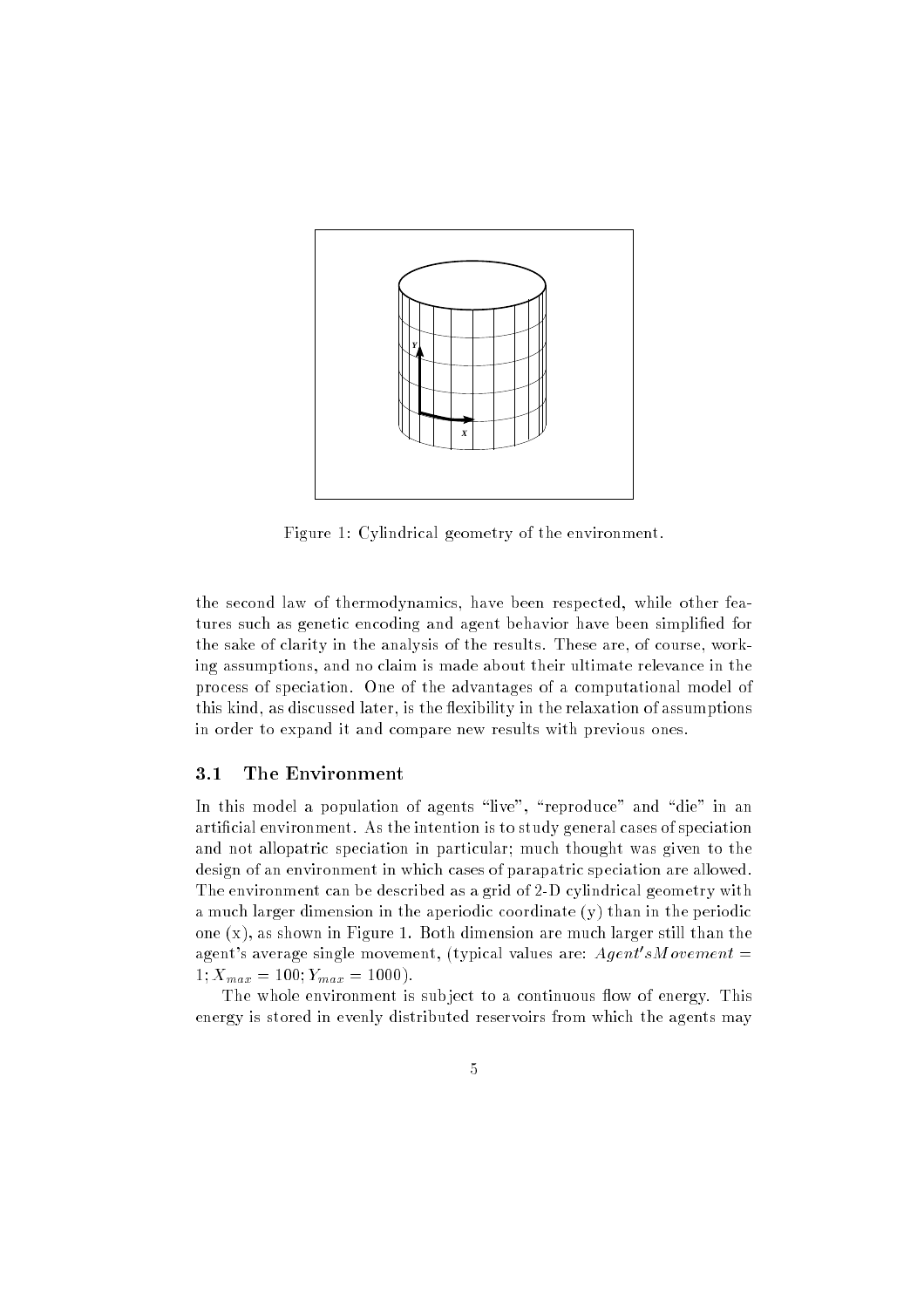extract a fixed amount of energy per unit of time for the costs of moving around, reproducing, and maintaining their homeostasis. The reservoirs are replenished at a fixed rate up to a saturation value, but the energy "used" by the agents does not return to the reservoirs and cannot be "used" again. It this way both the first and second laws of thermodynamics are observed.

Agents are born in the environment with a certain amount of initial energy (which, with the exception of the first generation, is provided by their parents), and this energy level is decreased every time the agents move by an amount proportional to the distance travelled. Also in every time step a certain amount of energy is transferred from the agent to the environment as heat dissipation. In order to calculate this quantity the environmental temperature, the agent's body temperature and the agent's \thermal resistance" are modelled.

Environmental temperature is a local feature of the environment, not necessarily uniform or constant, but continuous over space and time. In most of the experiments performed this parameter followed a smooth constant climatic gradient over the y coordinate, which varied linearly from a minimum,  $T_{min} = 10$ , to a maximum,  $T_{max} = 30$ .

#### 3.2 The Agents

Each agent is characterized by a genotype which contains all the information for specifying its ultimate adult phenotype. However, no developmental mapping from the first to the latter has been included in the model and the translation is a direct one. This simplication may have certain consequences (see Discussion). The genotype is a simple haploid binary encoding of the phenotypic features. Each creature is modelled as a regular polygon of N sides with a skin thickness d, both specified genetically (see Figure 2). Six bits are used to encode the number  $N$  and four for  $d$ .  $N$  ranges from 3 ("000000" translates to "0 + 3") to 66 ("111111" or "63 + 3"); while d ranges from 0 to 15. These characteristics determine the thermal resistance of the agent according to a conduction-convection model of heat transfer. Neglecting boundary effects, the rate of heat dissipated  $q^r$  is:

$$
q" = hP \frac{T_{body} - T_{env}}{1 + Bi}
$$

where  $P$  is the perimeter of the creature, h the skin-air convection coefficient and  $Bi = hd/k$  is the Biot number, k being the thermal conductivity of the skin.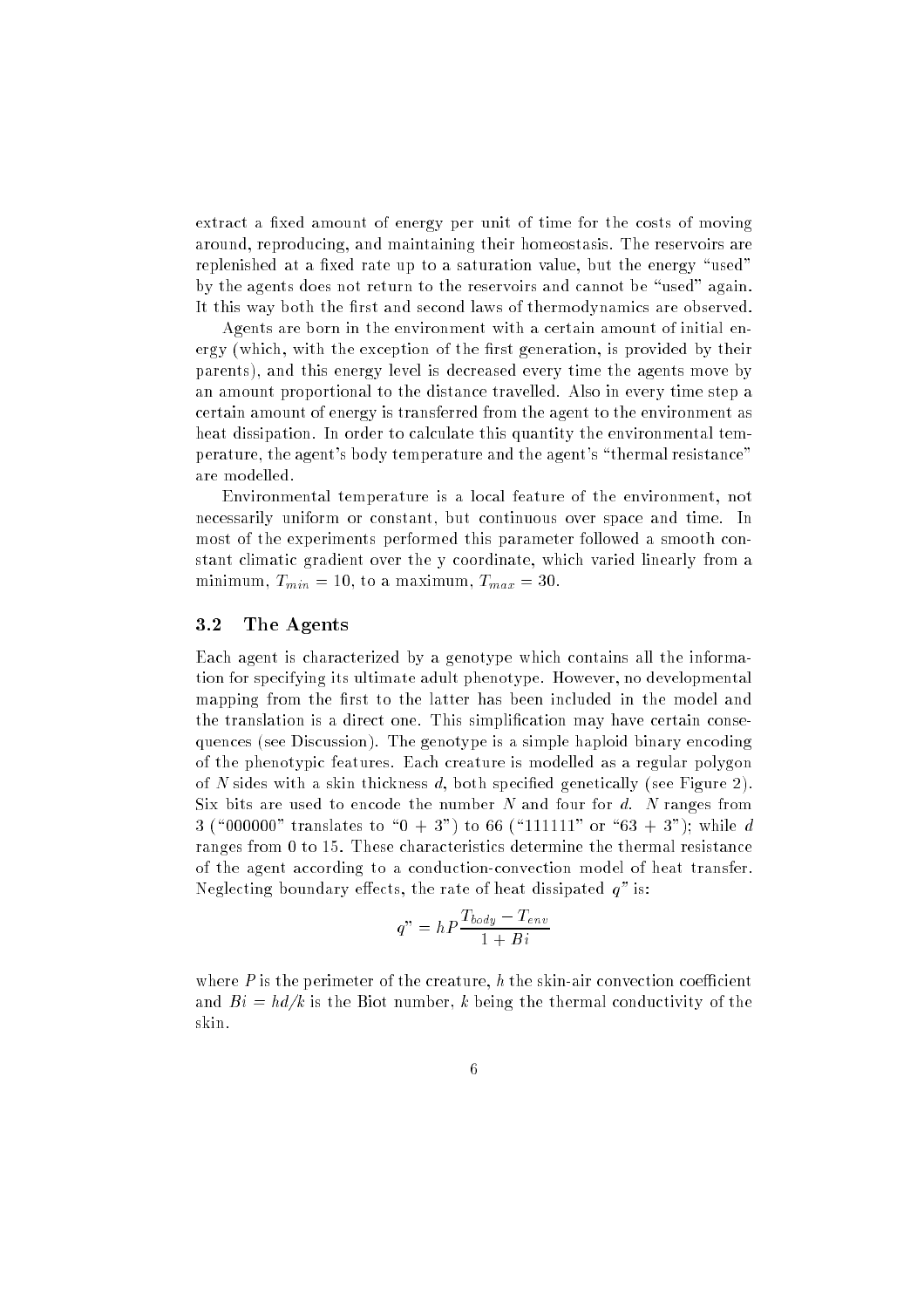

Figure 2: Examples of agents.

Some phenotypic features, however, remain constant for all the agents. These are the body volume, the internal temperature (usually 30), the skin thermal conductivity and the skin-air convection coefficient. If the body volume V for all agents is constant, the perimeter  $P$  will depend only on  $N$ according to:

$$
P = 2\sqrt{VN\,\tan(\frac{\pi}{N})}
$$

In this way thermal resistivity is only controlled by the parameters  $N$  and d.

When the energy level of an agent has reached a certain threshold value, the agent is ready to reproduce. For this it must find a mate. The only criterion for mate suitability is locality. The agent will only mate with other agents in its vicinity. The mating process is only modelled at a genetic level with the use of uniform crossover and random mutation operators like in a simple genetic algorithm. A reproduction energy cost is discounted from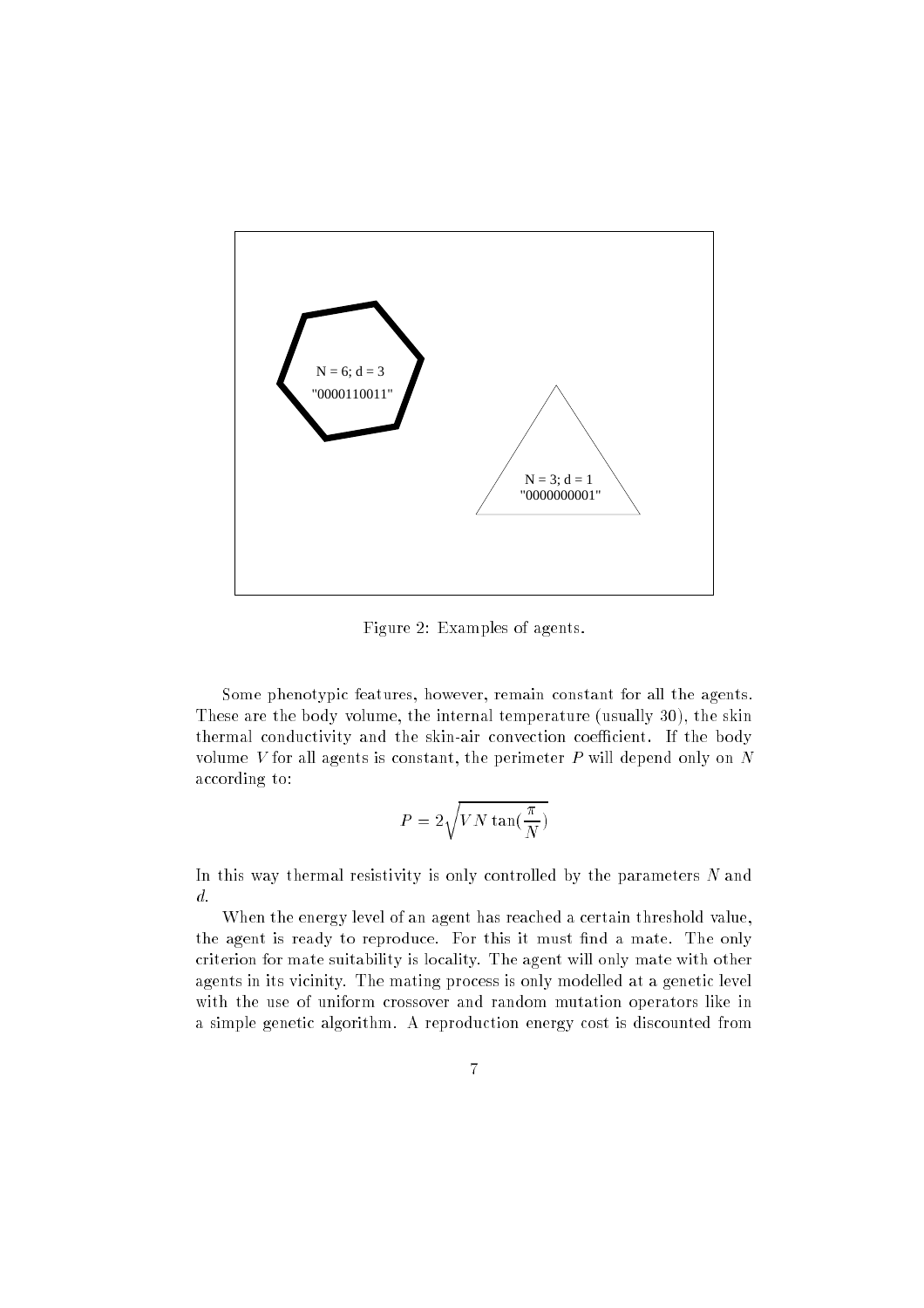the first parent and transfered to the offspring, who initially shares the same environmental cell. The whole reproduction process is highly localized, an assumption that seems to be necessary for speciation to occur.

An agent continues to draw energy from the environment and spending it in movement and reproduction until it dies. There are two possible causes of death. The first occurs when the energy level reaches a minimum value (usually 0) and it is the result of a combination of low environmental resources and inability to maintain homeostatic equilibrium. The other cause of death is by direct rupture of homeostasis by low heat dissipation. This will happen when the environmental temperature is too hot and the value of dissipated energy falls below a minimum. Then a surviving agent will tend to be found in areas neither too cold nor too hot for it, in order to keep a good energy balance. No explicit requirement to fitness is used in this model and as a result of the local and individual character of reproduction and death, populations are allowed to vary in size.

The agents move in a random walk and this is the only behavior included in the model. There is no direct interaction between agents (except at reproduction) and they may even occupy the same cell without any behavioral change. There is, however, an indirect interaction that can be observed as emergent at the population level. Whenever agents accumulate in a localized region they tend to extract energy from the same reservoir, so that the chances of survival depend indirectly on the population density in the area they are inhabiting. This may work as a pressure for agents to migrate to other, perhaps more inhospitable regions but richer in resources and, hopefully, adapt to their new environments.

### 4 Simulation Results: Parapatric Speciation

As was mentioned above, the agents are placed in an environment characterized by a smooth linear temperature gradient along the y coordinate. A population consisting mostly of identical individuals known to be fit at the mean environmental temperature is uniformly distributed around the "center" of the world (mean value of y). These individuals were produced by allowing a random initial population of agents to evolve in an environment with this constant temperature. As expected many different genotypes survived. This is because both phenotypic traits being modelled contribute independently to individual fitness, allowing for more than one combination in the general case. One of these resulting combinations was chosen as the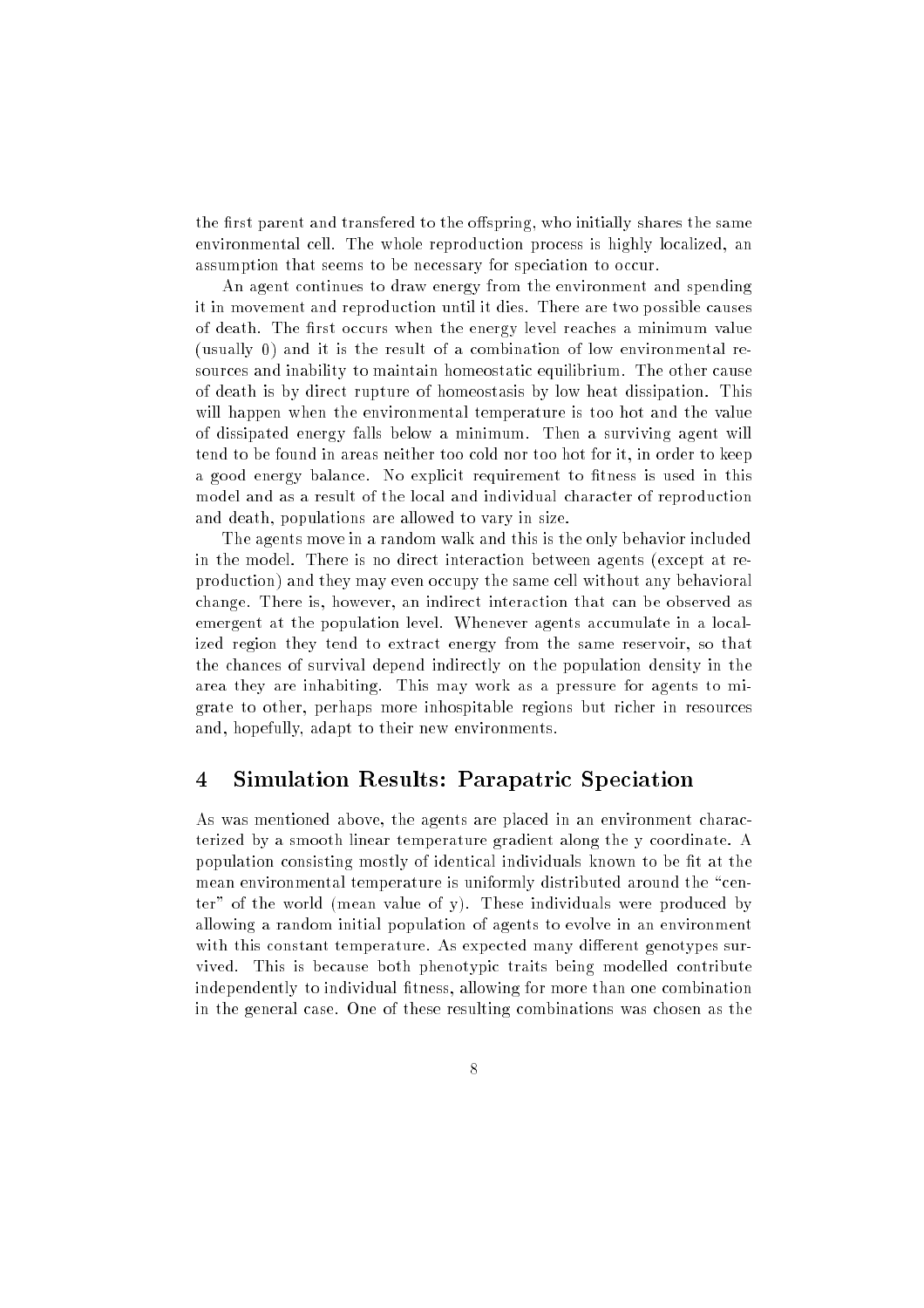

Figure 3: Whole population distribution. In this and the following figures the vertical axis corresponds to the aperiodic (y) axis of the environment (scale 1:20), and the horizontal axis corresponds to time steps (scale 1:20).

ancestor species.

In the non-uniform environment the population density is maintained but the environmental resources are reduced. This is done by decrementing the rate of replenishment of the energy reservoirs, thus providing the selective pressure for individuals to move to other areas with more resources. The first observed effect is an abrupt reduction in the size of the population. Gradually after that the area covered by the population starts to increase as a result of the diffusive effect of the random walk. This process of expansion follows a rule of proportionality to the square root of time.

In the run shown in Figures 3 to 8 (one of many yielding similar results) a population of 100 individual with  $N = 11$  and  $d = 3$  (11-3) is initially placed in the world between  $y = 450$  and  $y = 550$ . In these figures the horizontal axis represents time, the vertical axis the  $y$  coordinate and the gray and black dots indicate that a number of individuals are occupying a cell with vertical position  $y$  at time  $t$  (darker dots meaning less individuals). Four major events are observed in this simulation. Around  $t = 1000$  a subpopulation 3-3 appears towards the hotter side of the region occupied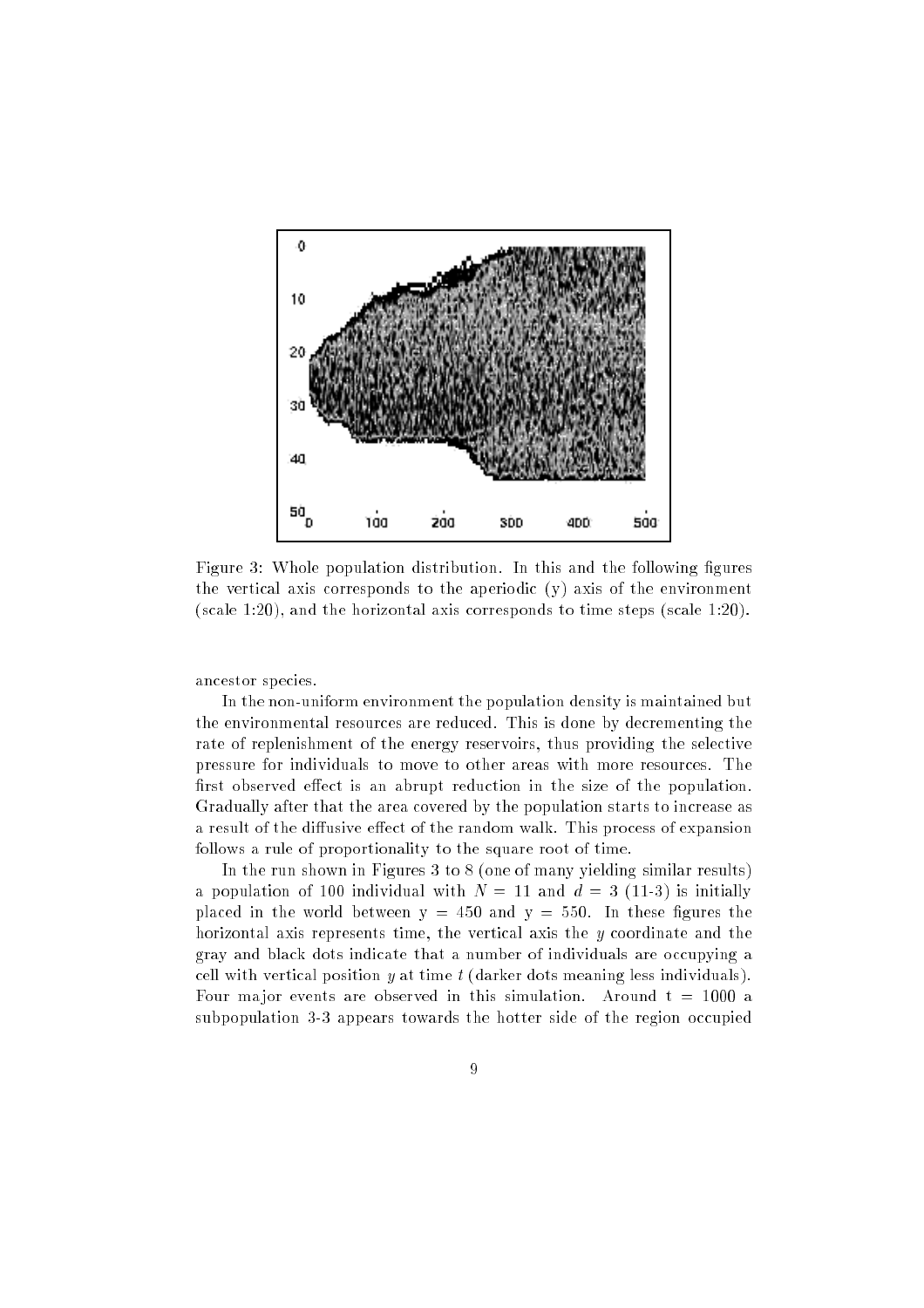

Figure 4: Distribution of ancestor population, 11-3, originally distributed between  $y = 450$  and  $y = 550$ .

by the population 11-3, and begins to expand. This cannot yet be called a case of speciation for reasons explained below. It is important to notice that both populations share a significant amount of territory. Then at  $t \approx$ 5000 a population 3-1 appears towards the hotter side of the area occupied by the agents 3-3 and a very short time after that another population, this time 7-1, is born between these two. The colder side of 11-3 is most of the time being conquered by this population, but at  $t \approx 5000$  a population 11-7 fills the coldest regions of the world.

Can any of these events be classied as a case of speciation? Only some of them. A simple genetic analysis can show that no two neighbouring population are reproductively isolated. As it turns out any offspring whose parents belong to different neighbour populations will itself belong to one of them. As an example let us consider the case between the populations 11-3 and 11-7. The respective genotypes are  $"0010000011"$  and  $"0010000111"$ and it is easy to see that any uniform recombination of these will result in the offspring having one or the other but not any different genotype (except when a mutation occurs). So in this case it is more correct to speak of a polytypic species with a genetic continuity, (this is simply a result of the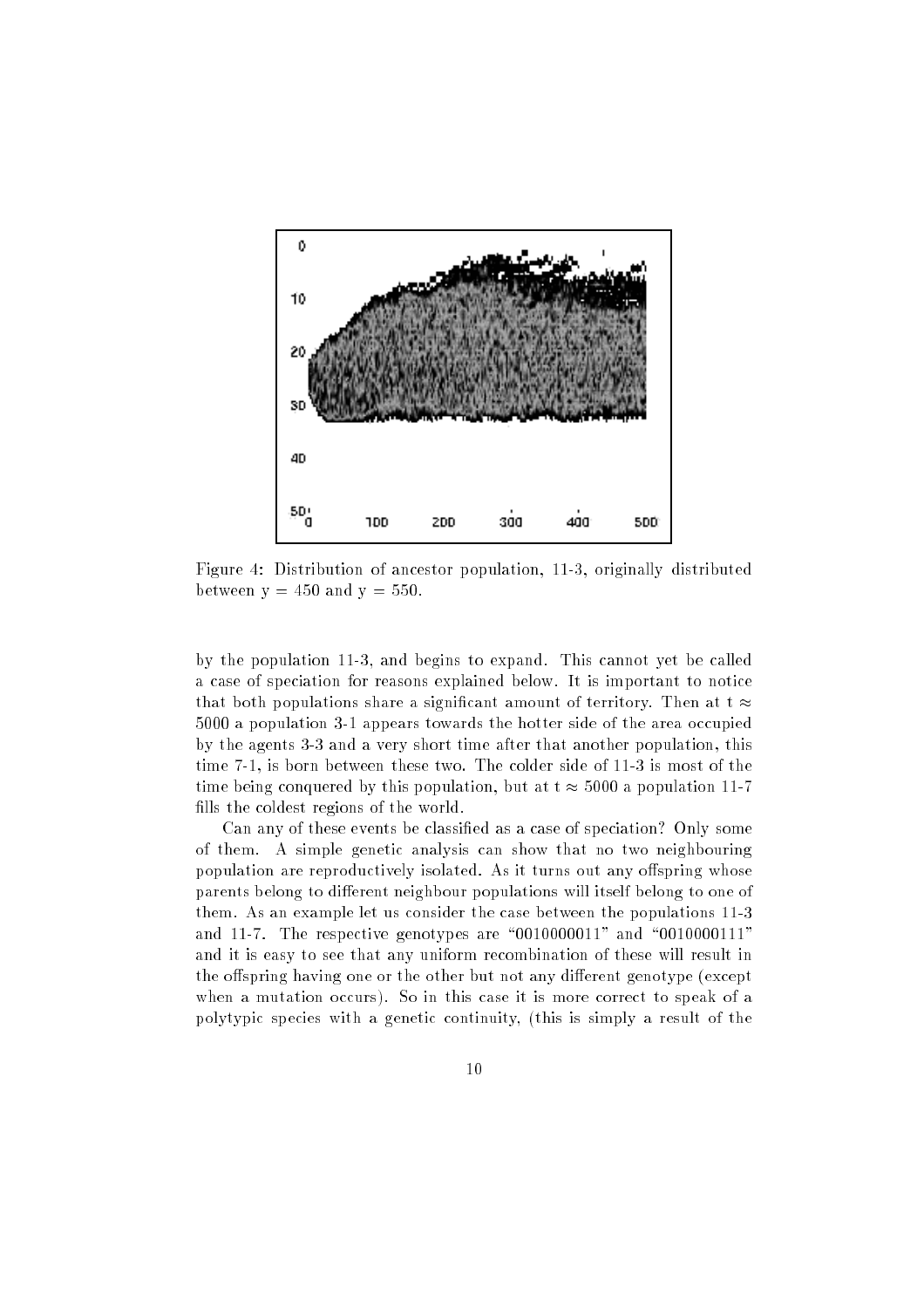

Figure 5: Distribution of population, 3-3, appearing first at  $t \approx 1000$ . Note that there is a zone of coexistence with population 11-3.



Figure 6: Distribution of population, 3-1, appearing around  $t \approx 5000$ .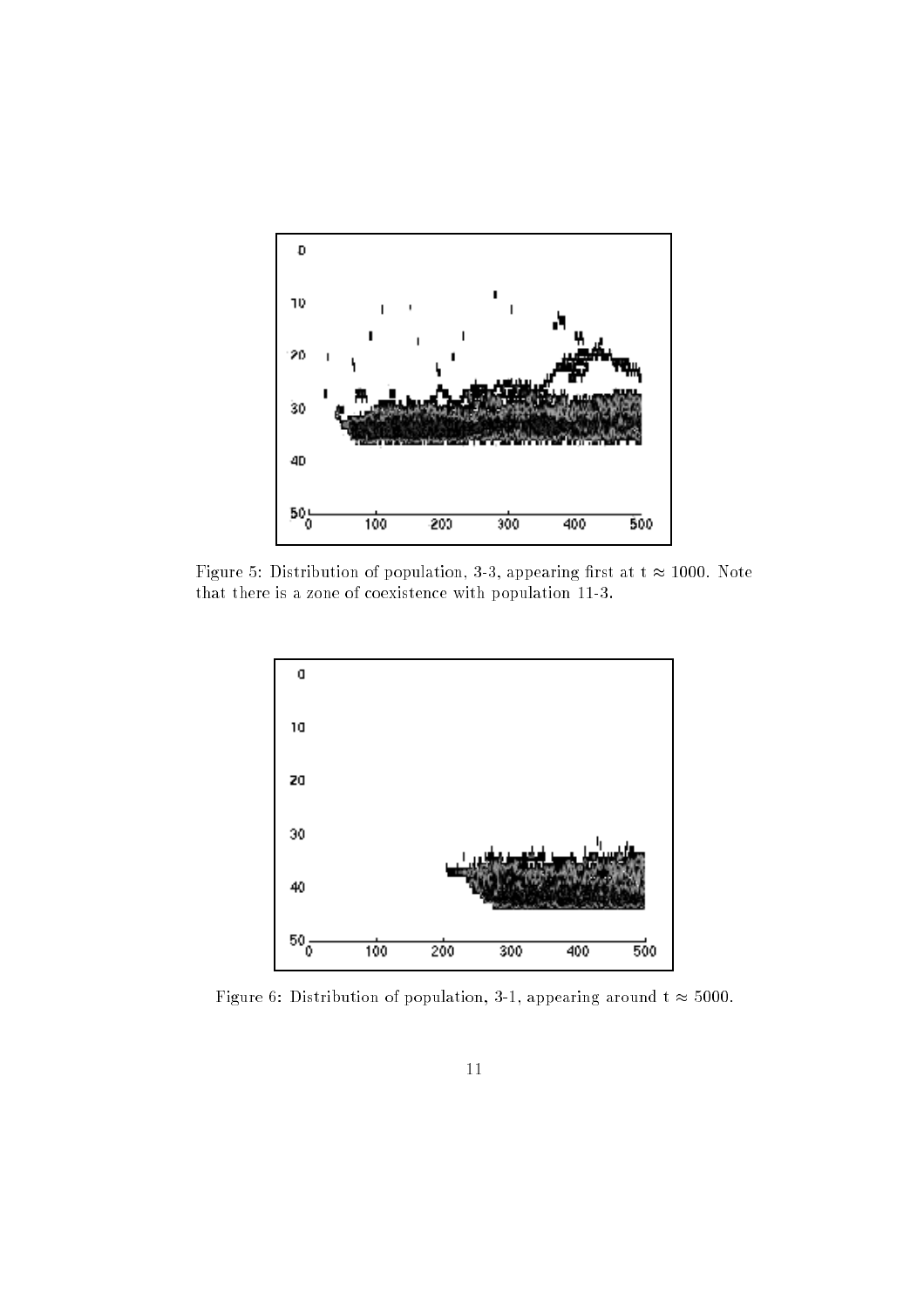

Figure 7: Distribution of population, 7-1, appearing around  $t \approx 5000$  between population 3-3 and 3-1. It probably derives from 3-1 as the genetic distance is shorter with this population than with 3-3

type of genetic encoding used in this model, but it will be argued that this is the general case in parapatric speciation).

On the other hand, because they are adapted to different local conditions, it is extremely hard for two individuals of non-neighbouring populations to mate simply because the high costs associated with travelling to regions other than their own. Gene flow is severely diminished, although not strictly interrupted, and non-neighbouring populations become allopatric de facto. This is what happens with the pairs  $11-3/7-1$ ,  $11-7/7-1$  and  $11-7/3-1$ . The degree of geographical isolation permits further accumulation of complementary mutations, and these pairs, which in principle are able to reproduce should the populations re-encounter, have a good chance of producing individuals with very low hthess -. In other words, the requirements of genetic continuity allow for incompatible mutations to appear in non-neighbouring populations. In this model due to the simplicity of the genetic encoding

<sup>1</sup> Genetic continuity may persist between non-neighbouring population, as in the case of 11-3 and 3-1.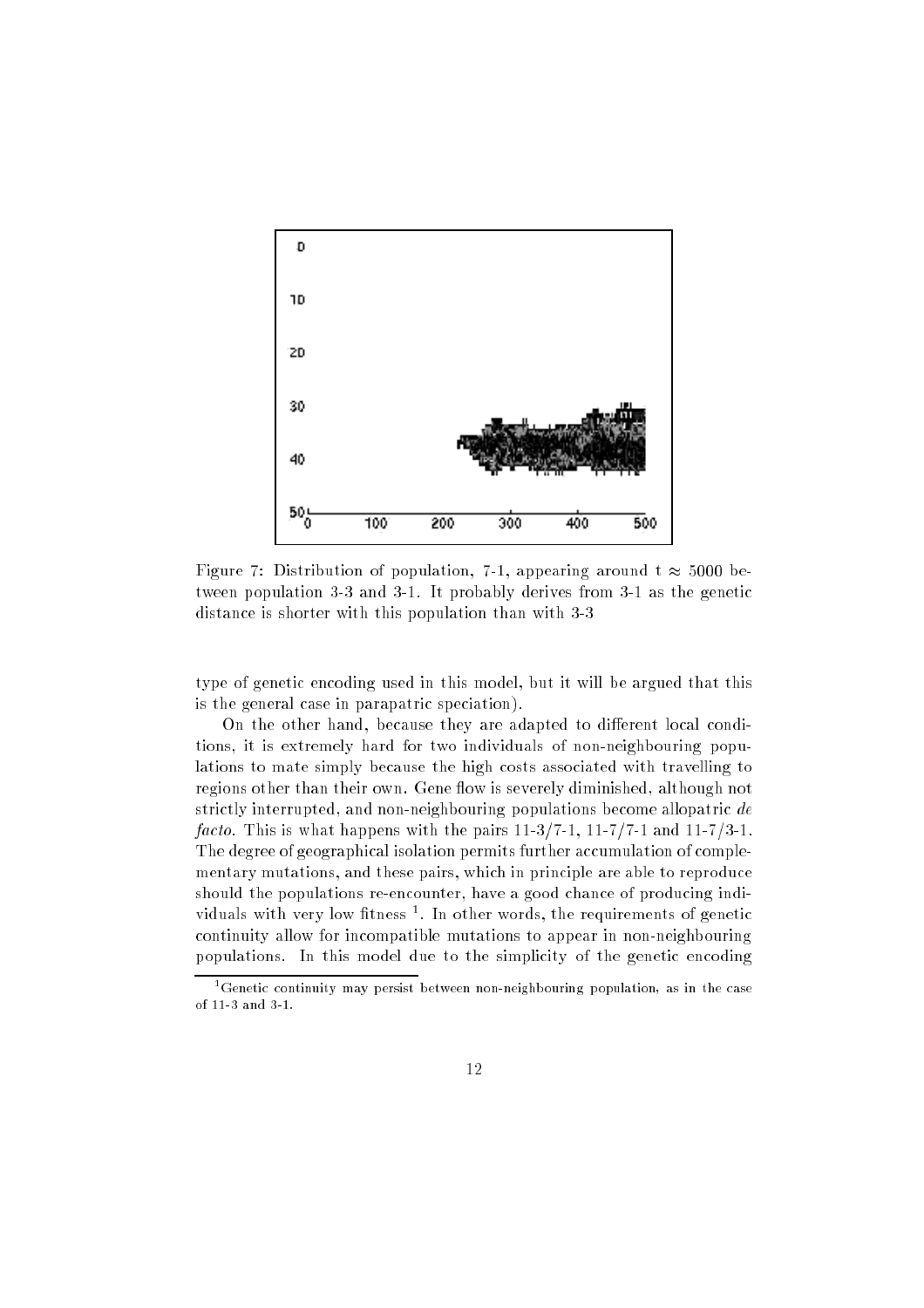

Figure 8: Distribution of population, 11-7, appearing around  $t \approx 5000$ , towards the hotter side of the ancestor population.

and the lack of a developmental process, this "hybrid" genotype will in fact be viable, but it will have a low probability of existing beyond the first generation. In this case it makes sense to speak of different species.

It is interesting to notice that if speciation is to occur parapatrically, without any real physical barriers between populations, then there are two necessary requirements for the first mutations in the ancestor genotype to survive, namely: (1) these mutations must translate into an adaptive or neutral change for the local environment and (2) mutated genotypes must be able to replicate when combined with the ancestor genotype in order to achieve a critical number of individuals that carry the new mutation. This is simply because it is highly unlikely for an individual carrying a new genotype for the first time to find other individuals in the same condition and give birth to a new interbreeding population by themselves. This is independent of how well adapted the new genotype really is, if it is not able to be replicated, and the only way to do this is by "using" the ancestor genotype, it will not form a new population. The expected result then is that neighbouring populations will tend to be able to interbreed, but due to their localized adaptiveness they will remain distinguishably distributed in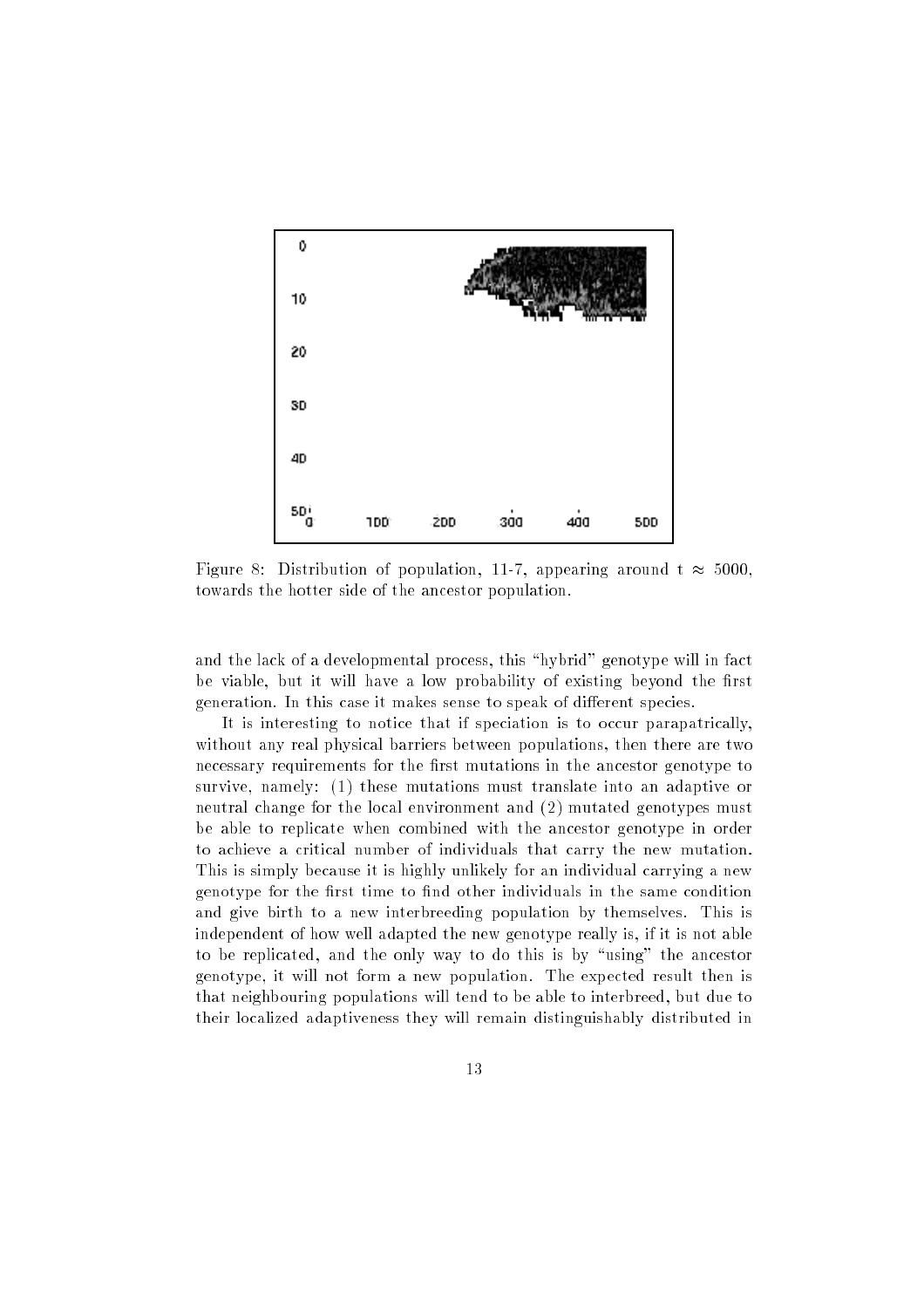the environment.

#### 5 **Discussion**

The model presented in this paper does not include any mechanisms of development from genotype to phenotype. It is to be expected that the true nature of biological speciation: the inviability of infertility of hybrids, will not be replicated in these simulations. As stated by Dobzhansky (Dobzhansky, 1951):

"In the course of evolution, the function of a gene in the development may undergo such changes that the gene may subtend developmental processes other than those with which it was previously concerned. If the gene functions in two or more races or species, the gene system may become no longer compatible in hybrids." (p. 207).

However, on account of an effect that may be considered similar to this one when viewed over evolutionary periods, namely the low fitness of hybrids, speciation is achieved within this computational model. It is possible, in future implementations, to include some simple developmental rules, such as a checking of genotype compatibility, or \fertility genes", or more complex behaviors, such as mate choice, that may provide a closer approximation to the real case. It is the assumption of the present work that such changes to the model will not provide significant qualitative differences in the evolutionary dynamics.

Although most cases of speciation in nature are thought to be allopatric, it was the purpose of these experiments to concentrate on the possibility of parapatric speciation and in this way illustrate verbally supported arguments (Barton, 1988) from a dynamical systems point of view. One interesting effect highlighted by this approach which, although not new, is usually overlooked, is the need for newly mutated genotype to be able to crossbreed with the ancestor genotype if a new population is to be formed, and then, by definition, constituting only a case of "subspecies" or polytypic species. It is important to notice that this shows that better adaptation at the individual level does not necessarily mean better survival value of the genes. Between a neutral mutation capable of being replicated with the ancestor genotype and an adaptive mutation unable to do so, the first will have more chances of being propagated. This dynamical effect prevents the formation of species that share part of their ancestor's habitat. Only when two population have become "separated" by a third one able to interbreed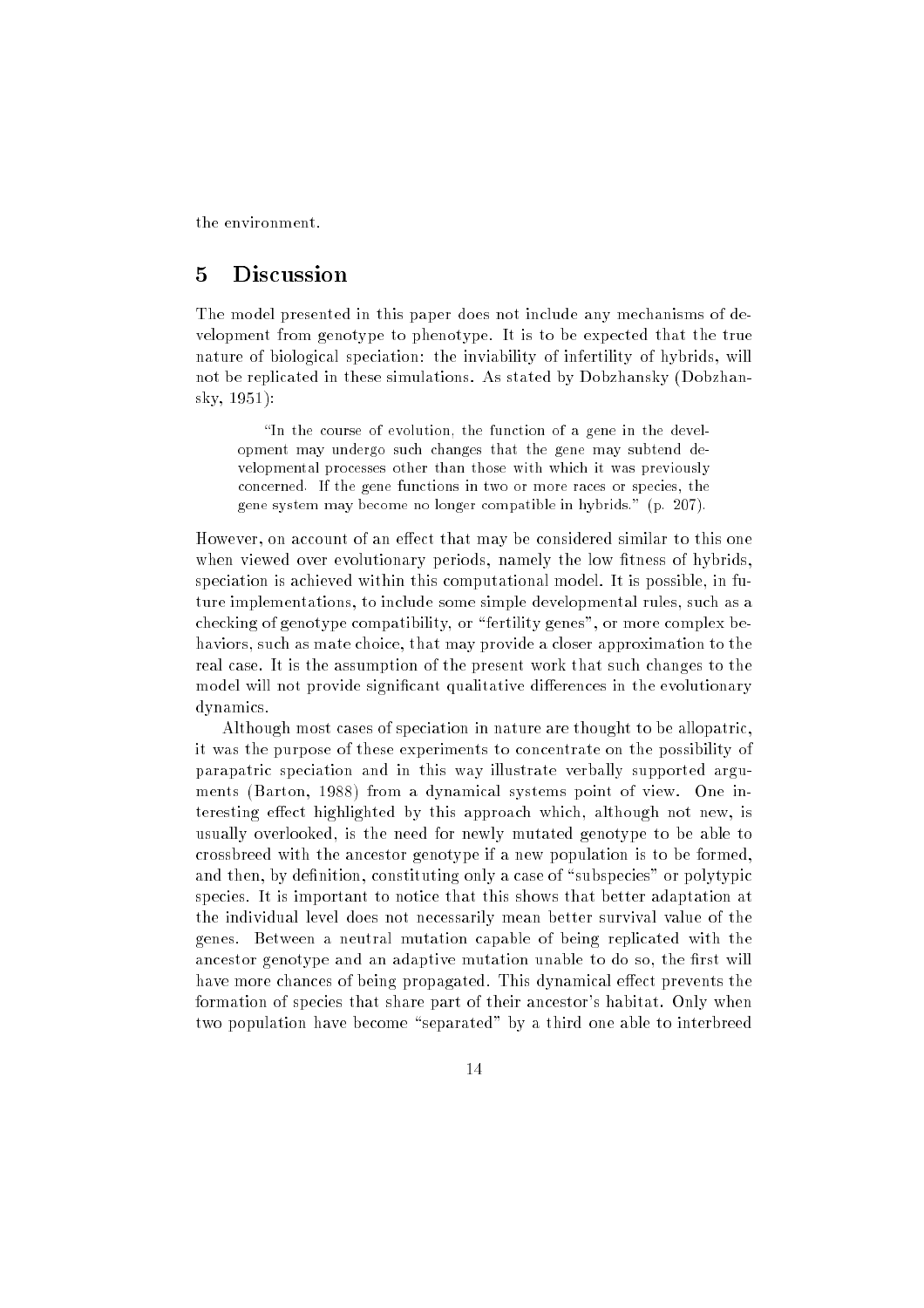with both, there is the possibility of speciation and this may be viewed as the emergence of allopatricity without prior physical barriers. This adds some qualitative considerations to the Dobzhansky-Muller model as presented by Orr (Orr, 1995); although in principle only a pair of incompatible mutations is sufficient for speciation to occur, this is only valid in the case of initially allopatric population (the case covered in that model). In the absence of physical barriers the minimum number of accumulated mutations to prevent interbreeding will tend to increase due to the requirements imposed by the genetic continuity between neighbouring populations, thus providing a kind of phyletic inertia. After the above facts have been taken into account the Dobzhansky-Muller model can also explain parapatric speciation in non-uniform environments.

The necessity for this previous "step" of subspecies formation in parapatric speciation is not obvious a priori from the verbal argument alone. It is an interesting conclusion that, even though mutations are the result of a random process, surviving mutations will depend on the environmental pressures and on historical facts as well, such as the kind of preceding ancestor. The ancestor population will constraint the formation of new populations with mutated genotypes not only as a "starting search point", but also as a reference for genetic continuity. In the example described in the previous section many adaptive variations can be made to the 11-3 population by means of a single mutation (specially towards the colder regions of the world), however only a few are able to perpetuate themselves by "using" the ancestor genotype to replicate.

Experiments with this computational model not only support the argument for parapatric speciation in the framework of the Dobzhansky-Muller model, but provide an interesting qualitative extension to both as well.

As in the above discussion, many explanations in evolutionary biology are, of necessity, of a historical nature, and, as such, are better expressed in models that are able to capture the dynamics of the process being explained. This computational model has some advantages viewed in this perspective over other, analytical or verbal, models. Although not included in this report, it is possible to very easily simulate temporal variations in the environment of any kind, including catastrophic, very short term, phenomena. This allows the study of many complex processes that are very hard to model analytically and very counter-intuitive to understand verbally. Examples of these are the influence of dynamical features of the environment in speciation.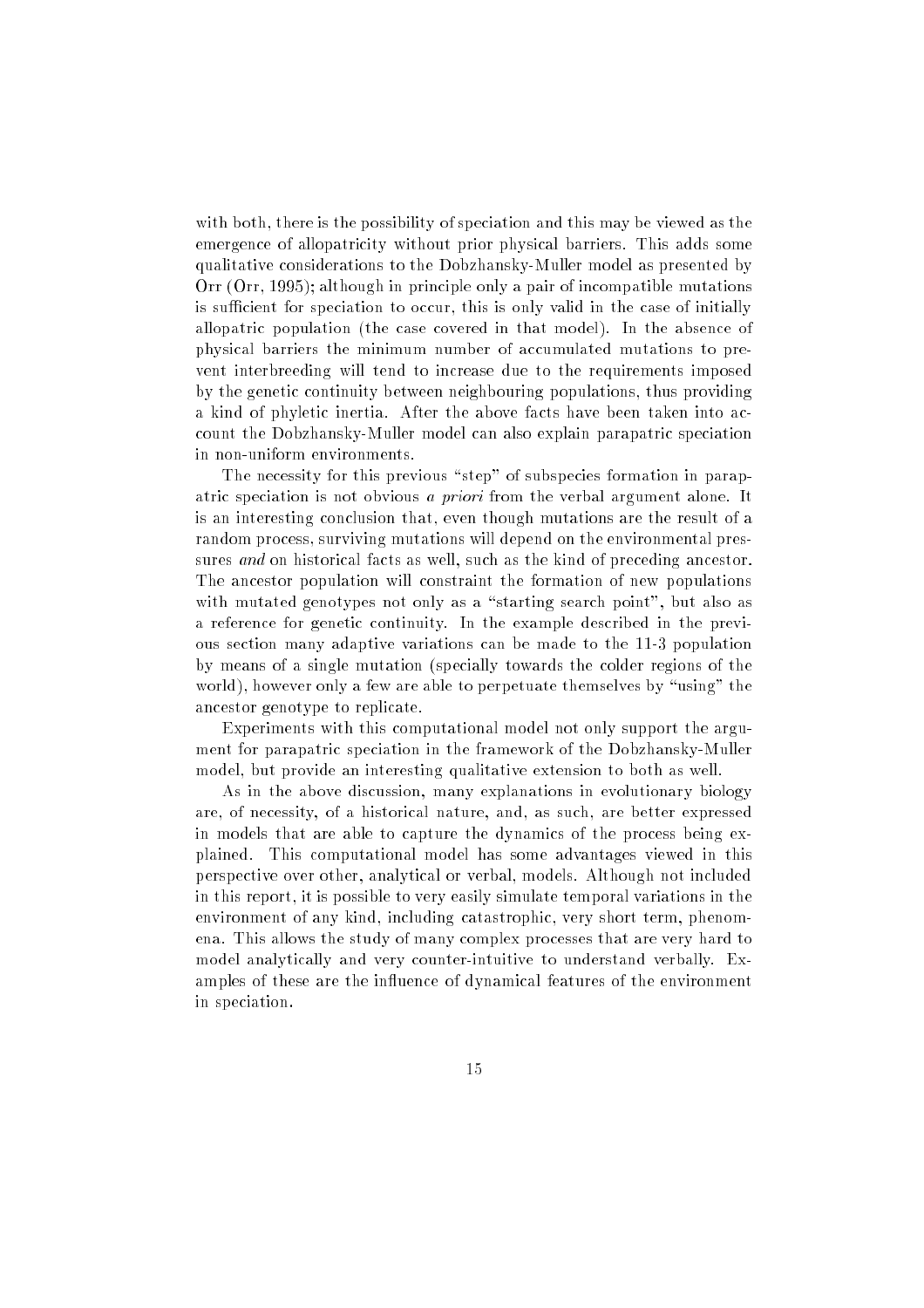On the other hand, flexibility may turn out to be disadvantageous as the researcher may be "carried away" very easily, and be tempted to include many features in a given model making the analysis of results very difficult. The modelled mechanisms and processes need to be considered with care and assumptions about what is being included must be justied. One good heuristic method is to build the model incrementally, adding new features only once the dynamics of the previous stages are well understood. Then it is possible to have some basis of comparison as to the contribution of different ingredients in the final result. Such will be the case with this model, when other features (e.g. development mechanisms) are added.

### 6 Acknowledgements

I wish to thank Phil Husbands for his comments on previous versions of this article. This work is financially supported by the *Consejo Nacional* de Invetigaciones Científicas y Técnicas de la República Argentina and the Argentine Ministry of Education.

## Reference

- Barton, N. H. (1988). Speciation. In A.A. Myers, P. G. (Ed.), Analytical  $Biogeography$ , pp. 185 - 218. Chapman and Hall, London.
- Dobzhansky, T. (1936). Studies on hybrid sterility. ii. localization of sterility factors in drosophila pseudooscura. Genetics,  $31$ ,  $113 - 135$ .
- Dobzhansky, T. (1951). Genetics and the Origin of the Species (3rd edition). Columbia University Press, New York and London.
- Mayr, E. (1954). Change of genetic environment and evolution. In Hardy, J. A., & Ford, E. (Eds.), Evolution as a Process, pp. 157-180. Allen and Unwin, London.
- Mayr, E. (1963). Animal Species and Evolution. Belknap Press, Cambridge, Mass.
- Mayr, E. (1988). *Towards a New Philosophy of Biology*. Belknap Press of Harvard University Press.
- Muller, H. J. (1962). Studies in Genetics: the selected papers of H.J. Muller, chap. Bearing of the Drosophila work on systematics. Indiana, U. P.